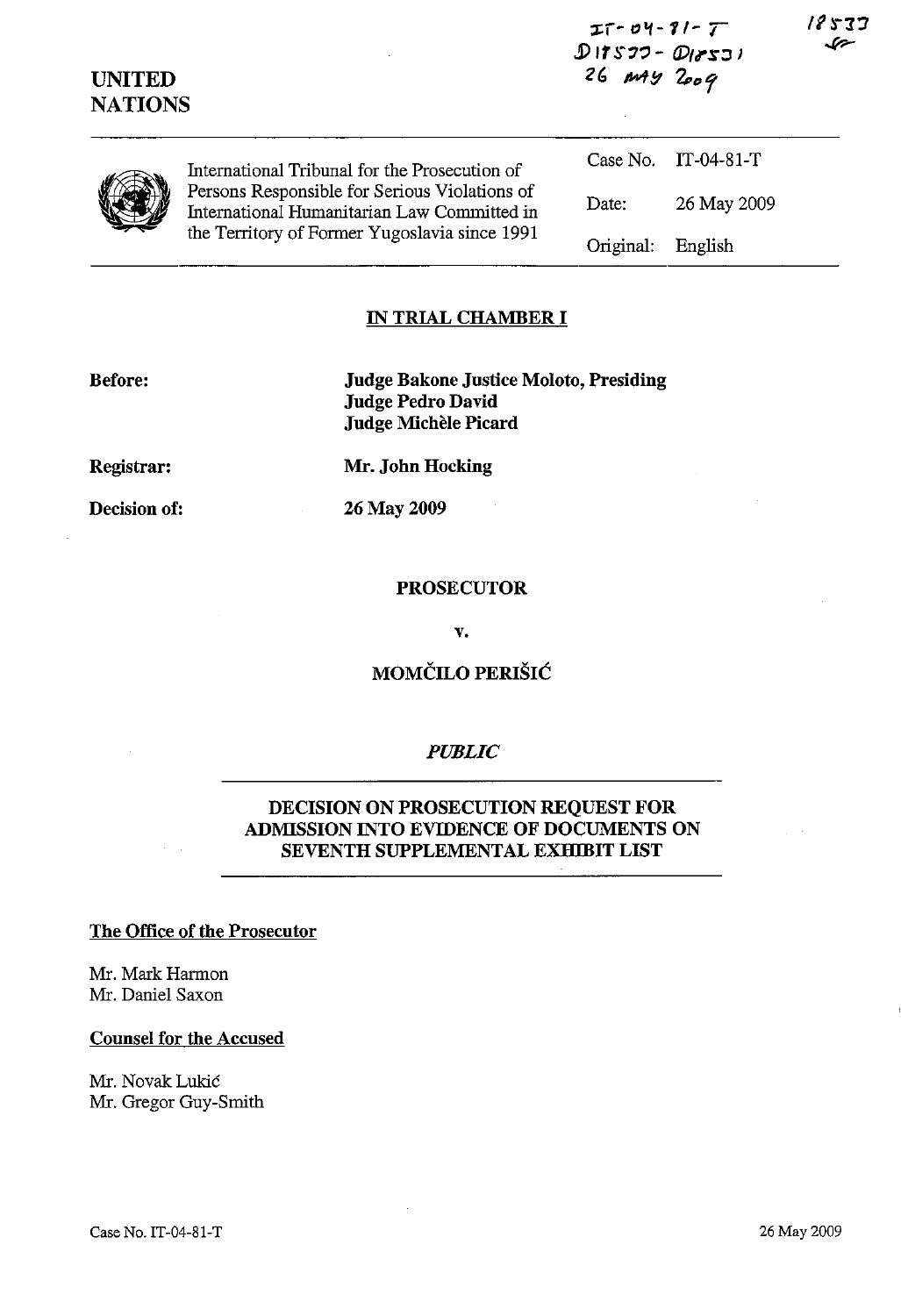**TRIAL CHAMBER I** ("Trial Chamber") of the International Tribunal for the Prosecution of Persons Responsible for Serious Violations of International Humanitarian Law Committed in the Territory of the former Yugoslavia since 1991 ("Tribunal");

**BEING SEISED OF** the "Prosecution Request for Admission into Evidence of Documents on Seventh Supplemental Exhibit List", filed publicly on 27 April 2009 ("Motion"), whereby the Prosecution requests that 76 documents specified in the Confidential Annex to the Motion ("Documents") be admitted into evidence; $<sup>1</sup>$ </sup>

**NOTING** that in a previous ruling, the Trial Chamber allowed that the Documents be added to the Prosecution's Rule 65 *ter* exhibit list;<sup>2</sup>

**NOTING** that the Defence does not object to the admission into evidence of the Documents;<sup>3</sup>

**NOTING** that the document with Rule 65 *ter* number 9446 has already been admitted as PlO09 (under seal)<sup>4</sup> and that therefore, it will not be admitted again;

**CONSIDERING** that the Documents appear to have probative value and be relevant to the Prosecution's allegations of personnel and logistical assistance provided by the **VJ** to the VRS, including the establishment and operation of special purpose personnel centres;<sup>5</sup>

**PURSUANT** to Rules 65 *ter* and 89 of the Rules

**GRANTS** the Motion;

**ORDERS** that the following items listed in the Confidential Annex to the Motion shall be admitted into evidence under seal: Rule 65 *ter* numbers 9190.03, 9438, 9438.01-9438.31, 9439, 9439.01- 9439.06, 9440 and 9440.01-9440.05;

**ORDERS** the public admission into evidence of the remaining Documents specified in the Confidential Annex to the Motion, with the exception of document Rule 65 *ter* 9446; and

<sup>&</sup>lt;sup>1</sup> Motion, para. 1. The Prosecution subsequently advised the Chamber's Legal Officer by e-mail which of the items listed in the Confidential Annex should be admitted under seal.

<sup>2</sup> Decision on Prosecution Motion for Leave to File a Seventh Supplemental Rule 65 *ter* Exhibit List, 17 March 2009, p. 5.

<sup>3</sup> Motion, para. 2. On 21 May 2009, the Defence orally confirmed their agreement to the Chamber's Legal Officer.

<sup>4</sup> Confidential Annex, p. 5.

 $<sup>5</sup>$  Indictment, paras 9, 11.</sup>